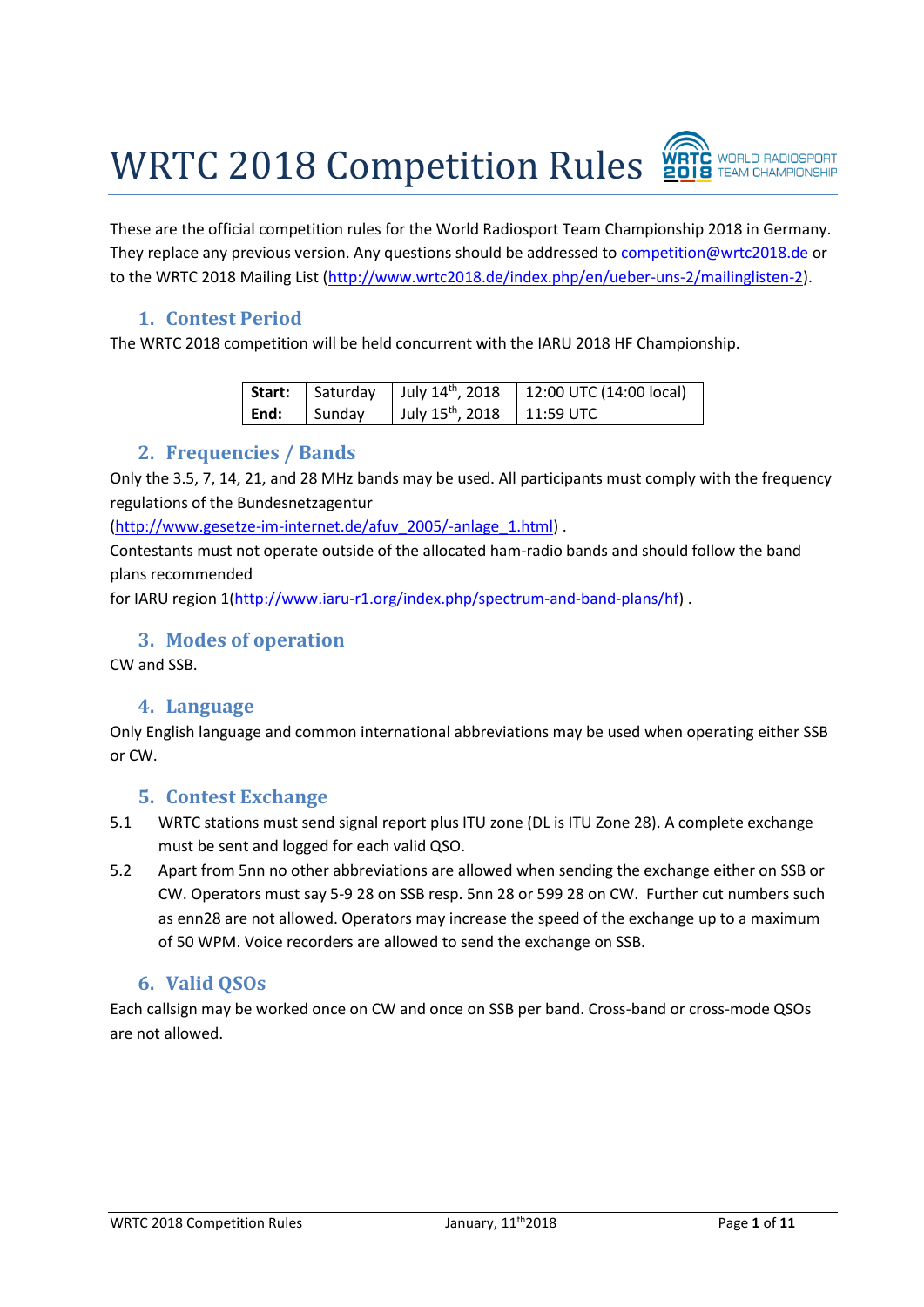## **7. QSO Points**

Each valid two-way CW or SSB QSO is worth the following QSO points:

| OSO                   | <b>Points</b> |
|-----------------------|---------------|
| Within Europe         |               |
| <b>Outside Europe</b> |               |

## **8. Multipliers**

- 8.1 The total number of DXCC countries plus IARU member society HQ stations on each band will count as multipliers, once per band regardless of the mode. IARU officials represent a maximum of four multipliers per band (AC, R1, R2 and R3).
- 8.2 IARU member society HQ stations and officials do not count for DXCC country multiplier.

#### **9. Score**

The final score will be:

#### *Score = (Total number of multipliers) x (the sum of QSO points).*

After adjudication the Judging Committee will calculate the final score for all entries based on Cabrillo logs submitted.

## **10. Champions**

The WRTC 2018 Champion will be the team with the highest score.

## **11. Special Awards**

- The WRTC 2018 SSB Leader will be the team with the highest QSO total on SSB.
- The WRTC 2018 CW Leader will be the team with the highest QSO total on CW.
- The WRTC 2018 Multiplier Leader will be the team with the highest total number of multipliers.
- The WRTC 2018 Accuracy Leader will be the team with the lowest percentage of callsign/exchange errors.

As WRTC is a mixed mode contest, to apply for Single mode Special Awards a minimum of 35% of the total number of QSOs must be made in another mode.

## **12. Special Rules and Disqualification**

- 12.1 WRTC 2018 stations must be QRT for at least 15 minutes prior to the contest start (by 11:45 UTC). The receiver volume of both radios must be turned fully off and no monitoring or transmitting is allowed within this 15-minute timeframe. The radios may be left powered on.
- 12.2 The operators are not allowed to intentionally identify themselves (i.e., revealing their own callsigns) before or during the contest or reveal their team identity in any way. Any attempt to do this such as by radio, telephone, SMS, internet, email, etc., may result in immediate disqualification. Requesting QSOs (e.g., setting schedules with special identification procedures in any way) before the contest period is strictly forbidden.
- 12.3 Operators may request QSOs with any station on another band/mode. All requests must be made during the contest period with no other attempt to reveal the team's identity. All requests can only be made on HF CW or SSB, and by no other means.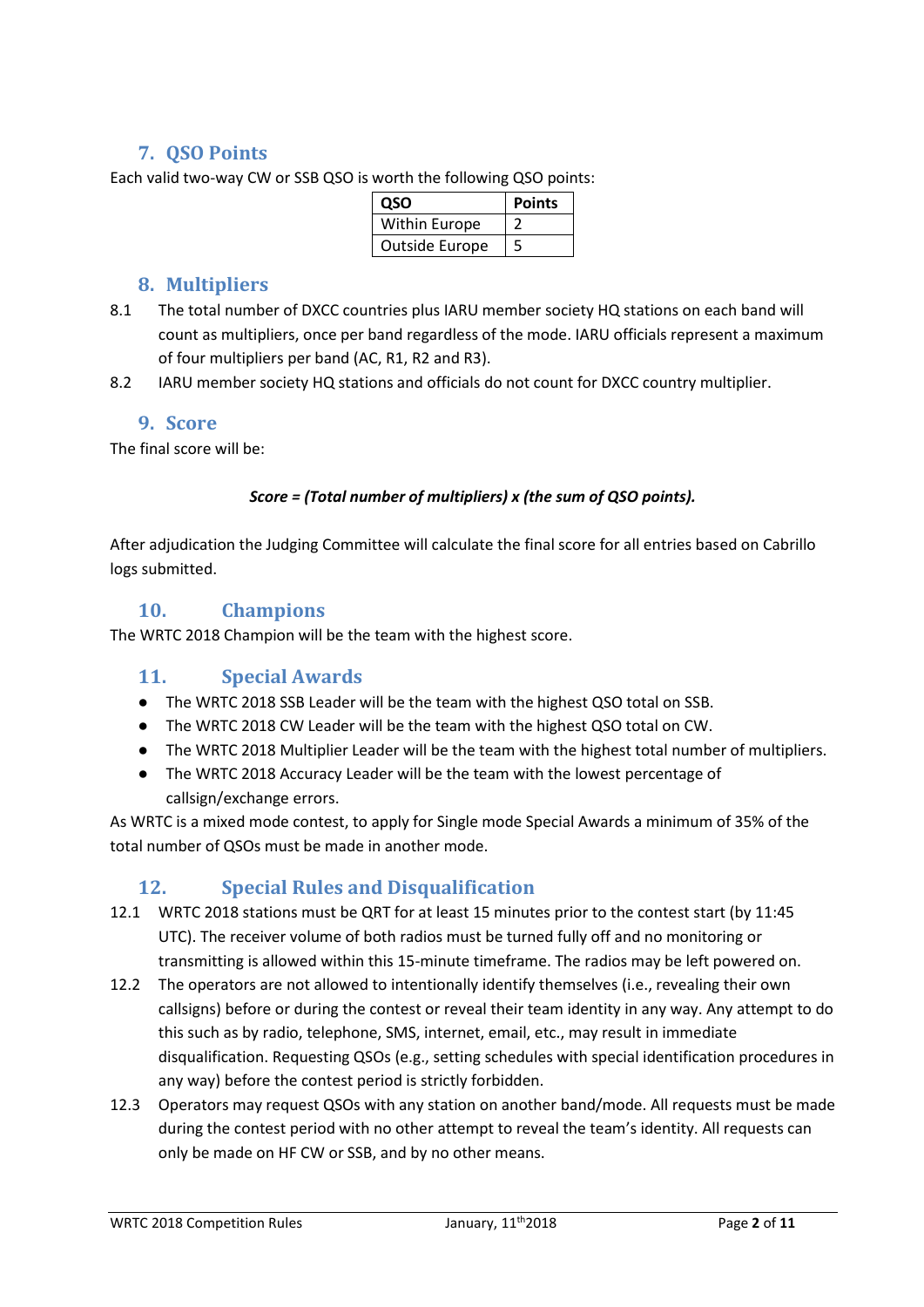- 12.4 Use of DX spotting (e.g., Packet, Web, etc.), skimmer or any other spotting and supplementary information network is not allowed. Operators are not allowed to receive any assistance to learn the callsign or exchange of any station other than by tuning the radio and listening by human ear.
- 12.5 The use of any callsign database or the 'Super Check Partial' tool is not allowed. If the logging software incorporates this kind of feature, it must be disabled. The logging computer(s) may display a 'Check Partial' list based only upon the callsigns already worked during the contest.
- 12.6 The WRTC Contest is the equivalent of the Ham Radio Olympic Games. To maintain the spirit and credibility that this name implies, the Judging Committee may disqualify a team that commits any of (but not limited to) the following actions:
	- Violation of the rules of the contest.
	- Unsportsmanlike conduct.
	- Taking credit for excessive unverifiable QSOs or unverifiable multipliers.
- 12.7 WRTC stations should not encourage "cheerleading", i.e. QSOs in which supporters make QSOs with only a favoured team or exclusively spot that team on the DX-cluster. Cheerleading should be actively discouraged by the competitors and abuses through the use of cheerleading may result in QSOs being removed from logs as deemed necessary to assure a fair competition.
- 12.8 The decisions of the Judging Committee are final.

## **13. Callsign Allocation**

The callsigns assigned to the competitors will be selected from special calls in a "to be determined" series. The process of assigning calls and stations will be randomly designated by lottery on Friday, July  $13<sup>th</sup>$ , 2018 before the contest. The competition callsigns will be given to the teams by their referee at the station 15 minutes before the contest at 11:45 UTC on Saturday, July 14<sup>th</sup>, 2018. Team members are not allowed to know the callsign before this time.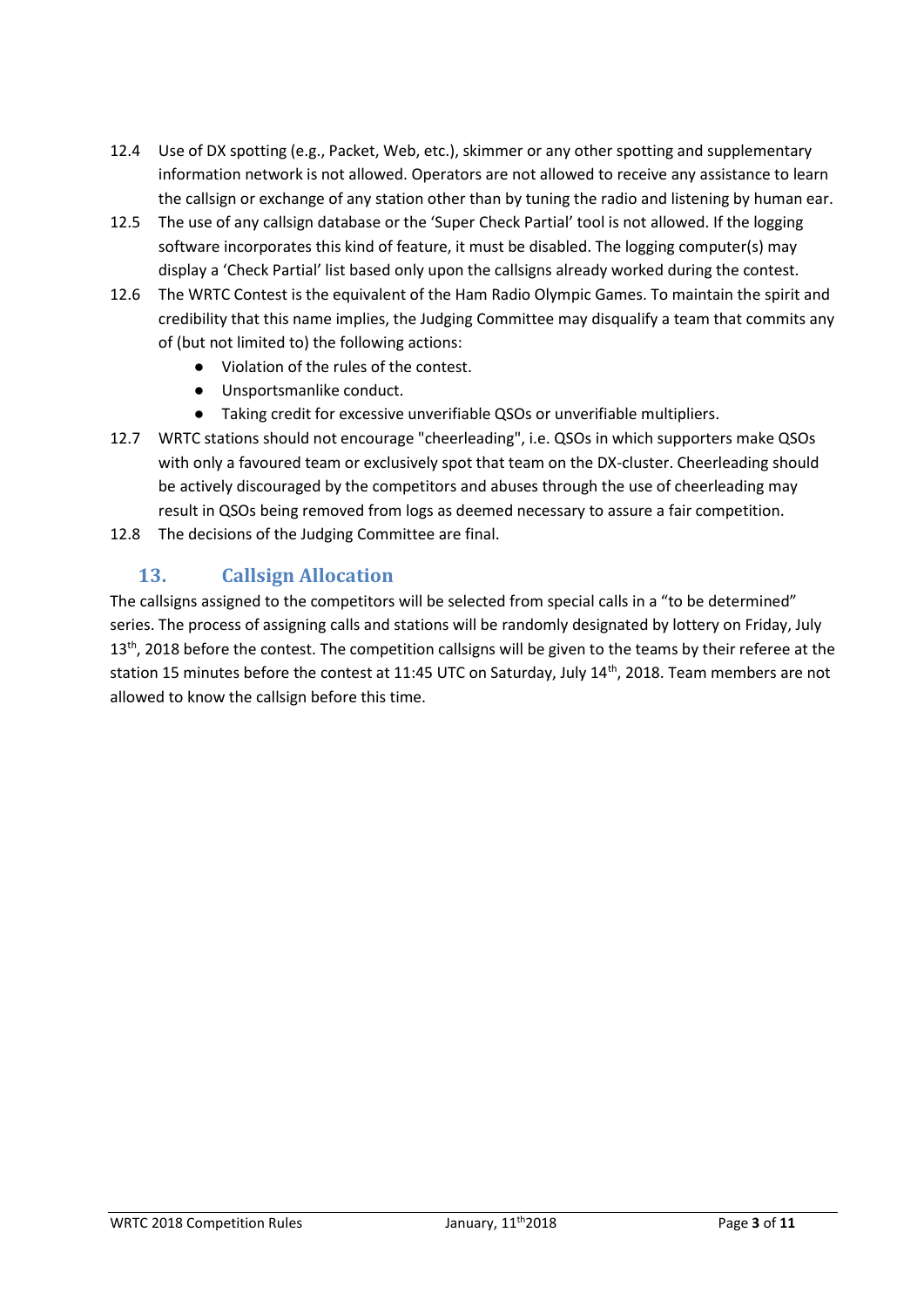## **14. Logging**

- 14.1 Computer logging is required.
- 14.2 Each WRTC 2018 team must submit its log file in Cabrillo format to their referee until 12:30 UTC of Sunday, July 15th, 2018. In addition the log needs to be provided in the source-format of the logging-software (e.g. wt4-Files for win-test).
- 14.3 All competitors are required to use one of the following logging programs:
	- Writelog
	- Win-Test
	- TR4W (TR for Windows)
	- N1MM Contest Logger
	- DXLog.net
	- SkookumLogger

Other software that meets the requirements of Cabrillo output and database limitations may also be acceptable with written permission from the WRTC 2018 Organizing Committee at least 90 days prior to the contest. The team is solely responsible to ensure the software conforms to WRTC 2018 standards as defined in these rules. The Cabrillo log needs to assign the transmitter id "t" according to Cabrillo-standard, i.e. by two different parameters "0" and "1" to identify the radio used for the QSO. For instance Win-Test needs to be configured in M/2 with Overlay WRTC. Other logging programs need to be configured similarly to indicate the radio.

Details of the Cabrillo-format can be found on:

<http://wwrof.org/cabrillo/cabrillo-qso-templates/>

- 14.4 In any case, it is the sole responsibility of the competing teams to create Cabrillo-compliant code with the software used in the contest. The Committee does not assume any responsibility for the conversion of log data into Cabrillo format.
- 14.5 Logging software must be configured to broadcast current score information for publication during the contest.

## **15. Recording**

- 15.1 After the contest, each team must provide to the referee a continuous stereo audio recording of Radio A and Radio B on one of the following storage devices:
	- USB2 compatible device (USB flash memory, USB hard drive)
	- CD/DVD disk

The recordings should be separated into two audio files, one for each radio. Recordings may be established in one of the following two formats:

- Two (2) separate files, one for each radio.
- One file with each radio on a separate channel.
- 15.2 The Judging Committee has the right to remove any claimed contacts not found in the recordings. Upon demand the teams must provide additionally the associated player, e.g. if non-standard audio formats are used.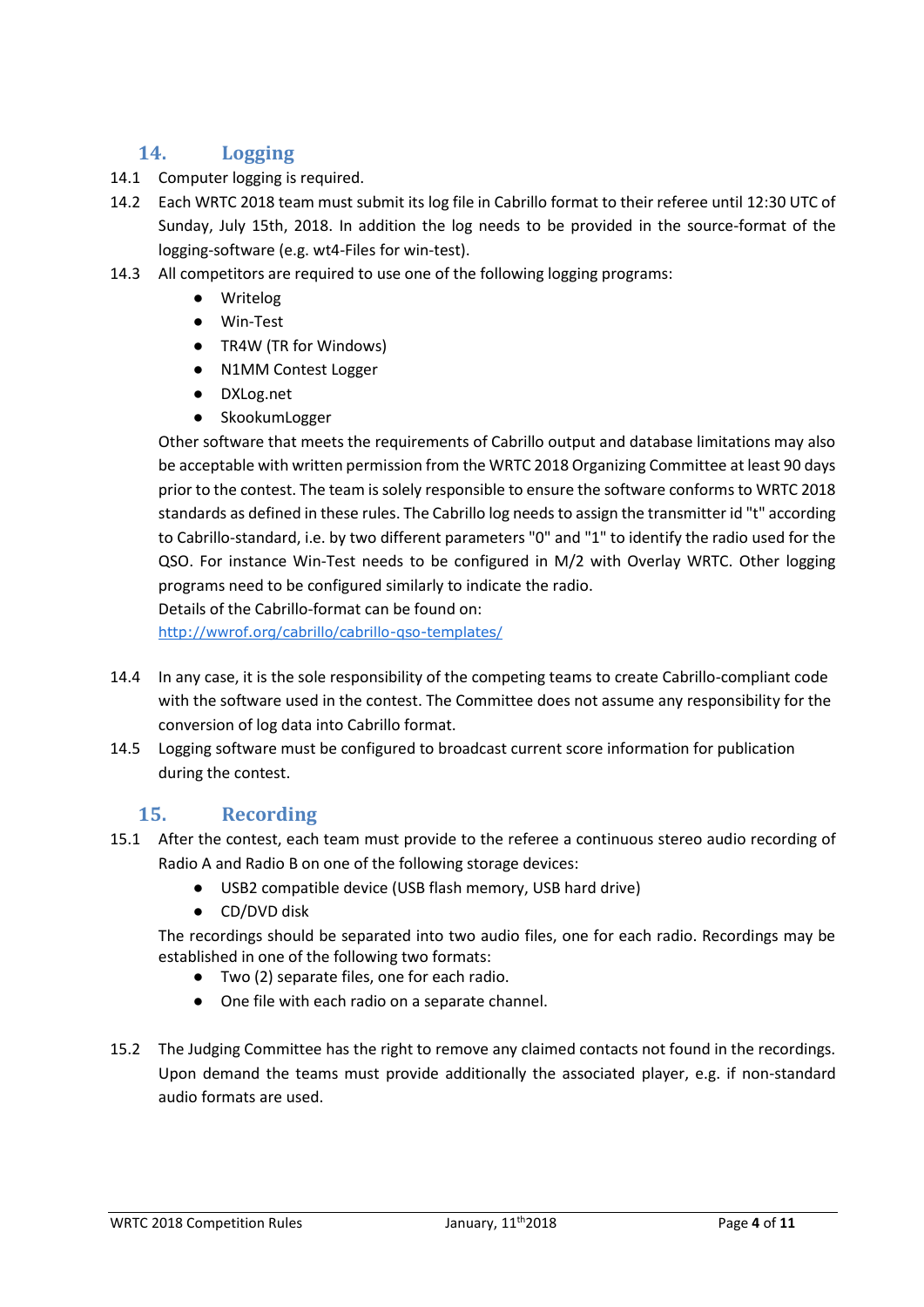## **16. WRTC 2018 Station Setup**

- 16.1 Each participating WRTC team must bring everything needed for their station except items listed in Station Description.
- 16.2 Each WRTC 2018 station will have two radios Radio A and Radio B.
	- 16.2.1 Radio A and Radio B can each use only one antenna connector. This means that every transmission and reception must go through a single antenna connector of that Radio. No external receive antennas are allowed. External band-pass filters are allowed in the receive line if desired.
	- 16.2.2 Use of any sub receiver in radios that are so equipped, is not allowed. This includes diversity receiving. Radios are not allowed to receive on two frequencies simultaneously. For a twochannel (or multi-channel) radio (which has sub-receiver or parallel reception capabilities), which allows reception of signals on different frequencies simultaneously, the sub-receiver (or that parallel reception) must not be used. If the sub-receiver is technically required to operate the bandscope/waterfall, then technical means (e.g. mono headphone adapter) need to assure that no audio of the subreceiver can be utilized.
	- 16.2.3 Operators are allowed to share audio between Radio A and Radio B. Each operator may listen to the other operator's radio and vice versa.
	- 16.2.4 Both Radio A and Radio B are allowed to transmit. The contest is a full Two-Operator Two-Transmitter type operation. The only limitation is that each radio must transmit on a different band regardless of mode (e.g., if Radio A is on 15M SSB, Radio B is not allowed on 15M SSB or 15M CW during the same time).
	- 16.2.5 Spectrum scopes (pan adapters) are allowed provided that they are used solely for spectrum visualization. The spectrum scope may be built-in to the radio or be a separate device. It may be connected to the radio or PC-A/B with the following limitations:
		- 16.2.5.1 The only output from the spectrum scope can be video, i.e. it can show current or past signal strength (spectrum, peak hold or waterfall). Other demodulation, analysis or decoding, e.g. for the purpose of content analysis, CW-decode, station identification, Skimmer, etc., is not allowed.
		- 16.2.5.2 (removed, 27<sup>th</sup> June 2017)
		- 16.2.5.3 (removed, 19<sup>th</sup> December 2017)
		- 16.2.5.4 The spectrum curve may be displayed in any suitable device, including the PC-A/B monitor screen.
		- 16.2.5.5 Additional computers or an attached control console may be used for SDR signal processing.
		- 16.2.5.6 The spectrum scope can be used to control frequency (e.g., tune Radio A/B).
		- 16.2.5.7 If a remote control console or additional computer (16.2.5.5.) is used, then signal demodulation may happen in one and only one device (either the main radio or the control console). The control console must be within the provided tent and only be controlled by one – and only one – of the operators.
- 16.3 All radios must be commercially manufactured transceivers, meeting all manufacturer specifications.
- 16.4 Each team is allowed to have two backup radios. The backup radios may only be used in case of malfunction of the main stations´ radios and with approval of the referee.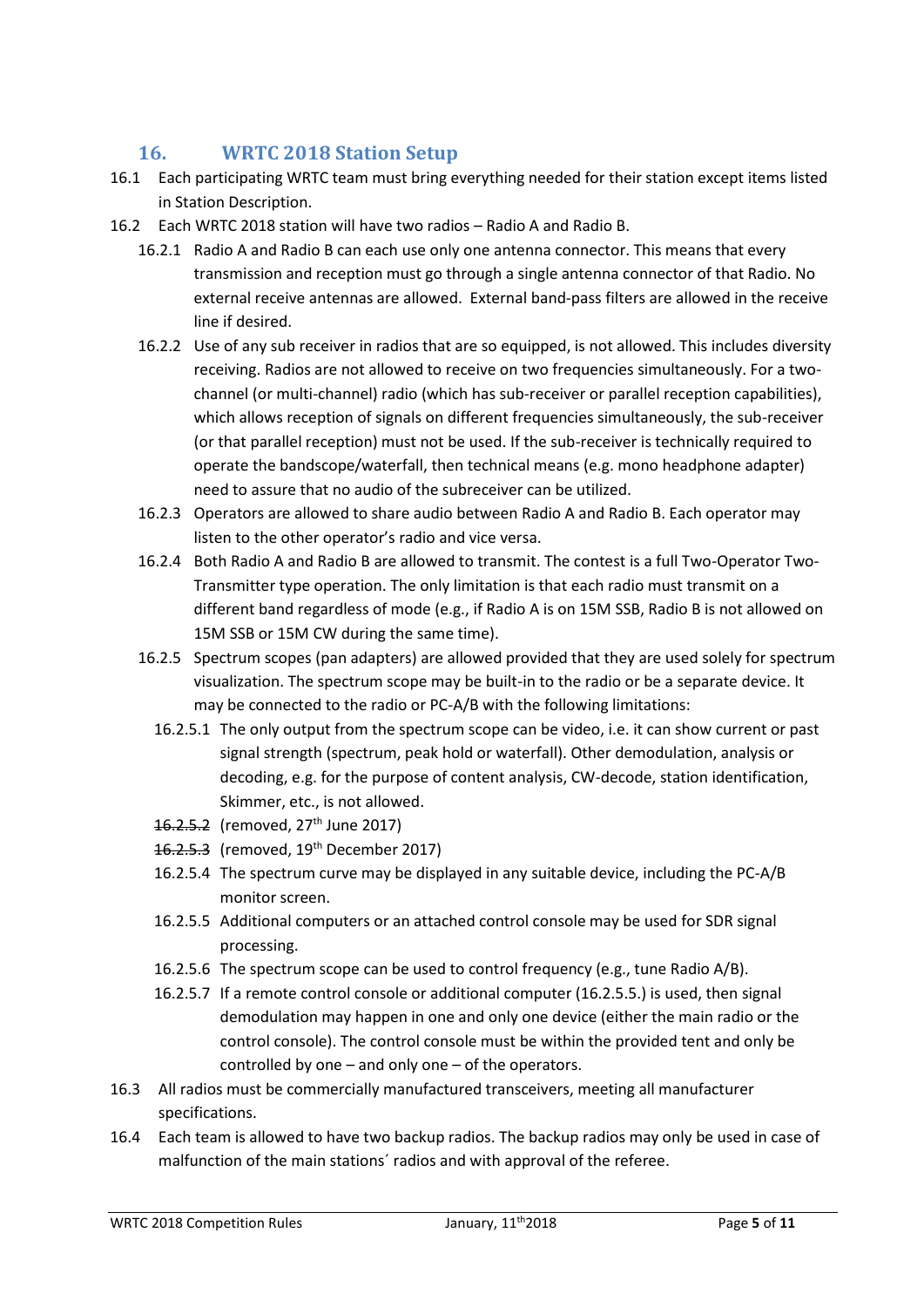- 16.5 Radio A and Radio B are each limited to 100 watts (KEY DOWN in CW, single tone in SSB) maximum power output. The power will be measured by a peak power monitor provided by the WRTC 2018 Organizing Committee. The monitor has two detectors which must be connected directly to Radio A´s and Radio B's respective antenna connectors. The power monitor acts on forward power only. Any devices connected after the detectors must not amplify the transmitted signal. All transmit- and received signals of one radio must pass the power detector of that radio. No bypassing of the detector is allowed.
- 16.6 Band-pass filters are allowed for both Radio A and Radio B. External antenna tuners are allowed for all antennas. These devices must be connected after the power detector. Any power losses from these devices may not be compensated for in any way.
- 16.7 Two networked PCs are allowed (PC-A at Radio A, PC-B at Radio B). The PCs should be named PC-A and PC-B (or similar) within the team's logging software before the contest begins. No wireless connections are allowed from the PCs except for wireless keyboards resp. mice. No Wi-Fi or Bluetooth network connections are allowed. Network connections between logging computers must utilize the Ethernet switch provided by the WRTC 2018 Organizing Committee. Each team will provide two straight Ethernet cables to connect PC-A and PC-B to the Ethernet switch. Each team should also provide an Ethernet crossover cable to use in case of an Ethernet switch failure – or should plan on bringing a backup Ethernet switch (3 ports, minimum).
- 16.8 The teams must provide an audio output for both radios for use by the referee. This may be in parallel with the recording device described in rule 16.9 if desired. The audio must be isolated so the referee may listen to either channel or both at the same time. The team may provide headphones for the referee or the referee may bring his or her own. In either case, it is the team's responsibility that the referee can monitor both radios continuously. If the referee uses his or her own headphones, it must not interfere with the team's audio in any way. The audio output should be terminated in a 3.5mm headphone female jack for the referee to plug into. If desired, the referee may bring an audio switch box to choose Left/Right or Both audio channels.
- 16.9 The teams must provide the equipment for recording the WRTC contest operation, including both the received and transmitted audio of Radio A and Radio B. With this equipment the teams must generate the audio recording described in section 15. The recording must be uninterrupted and comprehensive for the entire period of operation. A third PC is allowed for this purpose, but may not be networked to PC-A or PC-B in any way. Operators are not allowed to review the recorded audio except for troubleshooting purposes while under the referee's supervision.
- 16.10 Teams may adjust the length of the 80M antenna to move its resonance from the low end of the band to the SSB portion or back. This may be done by opening or closing a connection at the ends of the 80m-dipole. The center, the length of the various sections and ends of the antenna must not be moved. This adjustment must be made while standing on the ground. No climbing of the antenna structure or other objects is permitted. In the case of a failure of the wire antenna(s), only the WRTC support staff is allowed to repair it. It is not allowed to move the antenna ends without explicit permission from the WRTC 2018 Organizing Committee.
- 16.11 Participants are not allowed to change or cut antenna coaxial cables provided by the organizer. All such cable lengths must remain unchanged. Any filters or other devices allowed as previously described must be connected after the entire length of cable provided.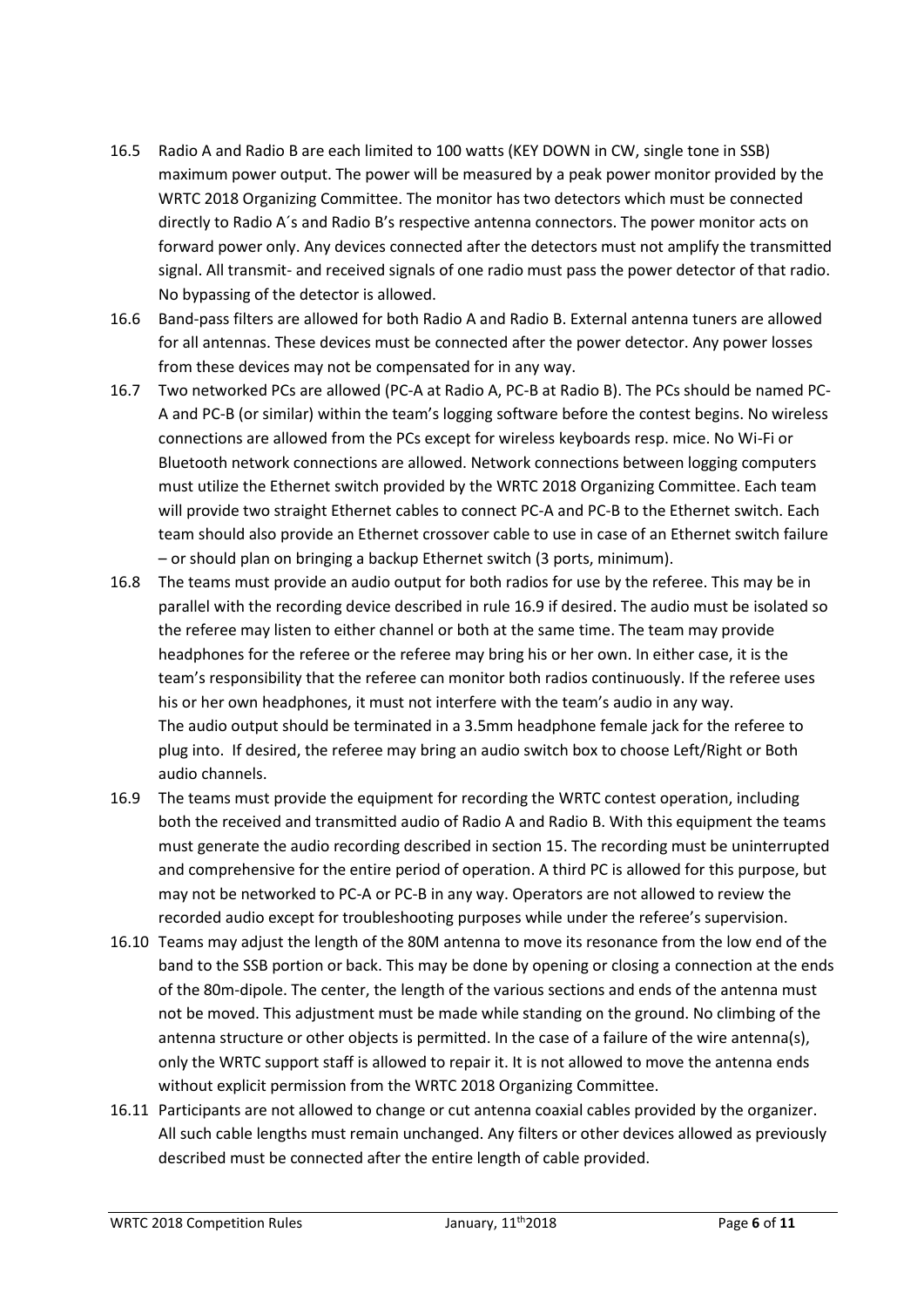- 16.12 Before the competition the Teams are allowed to use third party technical support to organize and install the station as well as to install and test software or other permitted devices and peripherals. The support team must leave the site area by 11:30 UTC on Saturday, July 14th, 2018 at the latest.
- 16.13 During the competition the Referee may permit repair of any equipment or antennas reported damaged during the operation. This can be done by the operators or by the WRTC support staff only. No third party is allowed in the operating area at any time during the competition.
- 16.14 All equipment used by any team must be located inside of the tent (except generator, antennas and cables). Participants must stay in the tent and/or designated control area from Saturday, July 14th, 2018, 11:45 UTC until Sunday, July 15th, 2018, 12:30 UTC.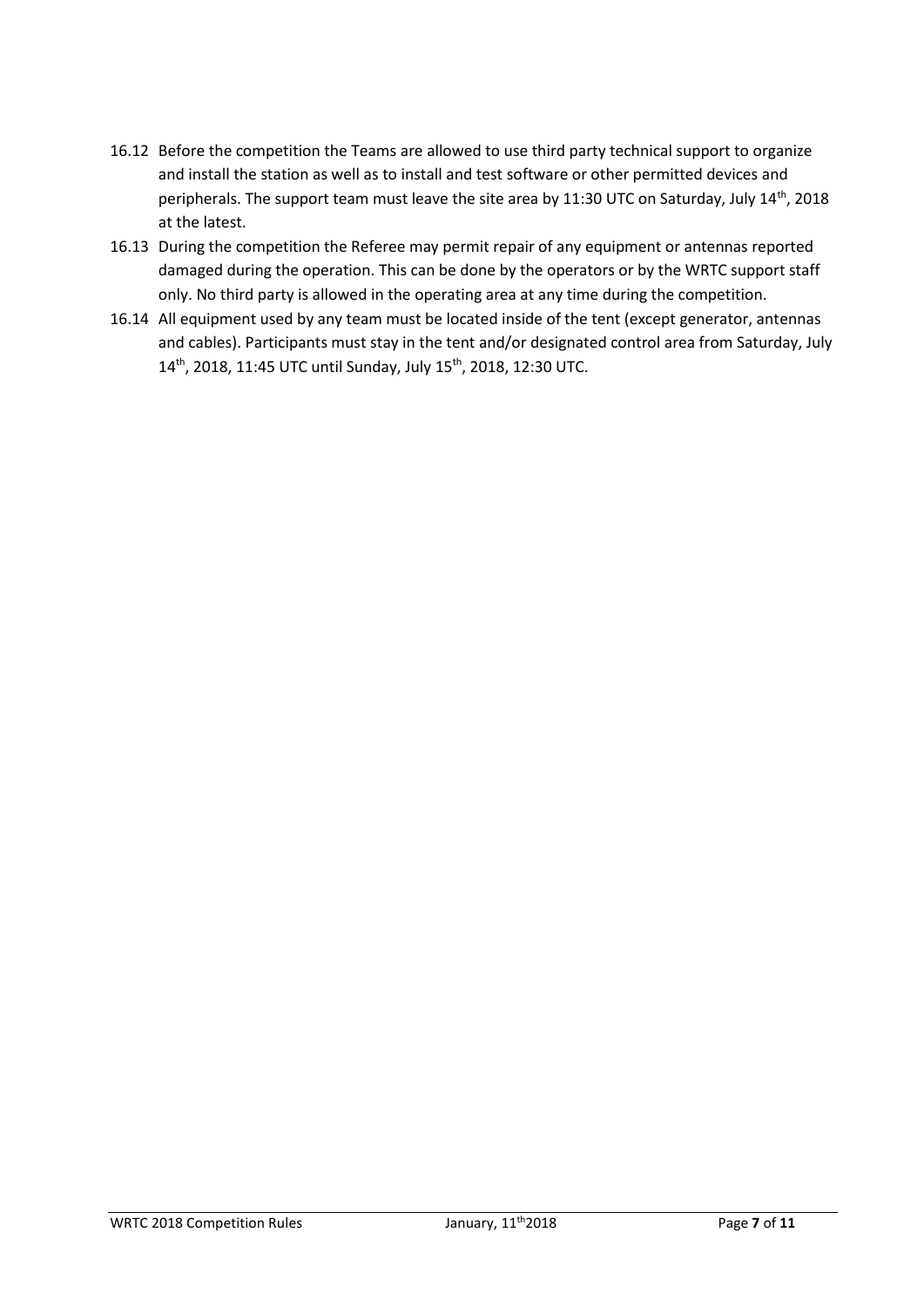# **17. Definitions**

#### **17.1 Radio**

|     | Radio A                                              |    | <b>Radio B</b>                                        |
|-----|------------------------------------------------------|----|-------------------------------------------------------|
| 1.  | Allowed to transmit                                  | 1. | Allowed to transmit                                   |
| 2.  | Main receiver reception                              | 2. | Main receiver reception                               |
| 3.  | Sub-receiver reception is not allowed                | 3. | Sub-receiver reception is not allowed                 |
| 4.  | VFO A and VFO B transmit                             | 4. | VFO A and VFO B transmit                              |
| 5.  | A triplexer should be used on the triband            | 5. | A triplexer should be used on the triband antenna     |
|     | antenna to provide 10/15/20 meter antenna            |    | to provide 10/15/20 meter antenna inputs. See         |
|     | inputs. See special triplexer section in the station |    | special triplexer section in the station description. |
|     | description.                                         | 6. | Allowed to use band-decoder                           |
| 6.  | Allowed to use band-decoder                          | 7. | Allowed to use audio and RF filters                   |
| 7.  | Allowed to use audio and RF filters                  | 8. | Can share audio with Radio A                          |
| 8.  | Can share audio with Radio B                         | 9. | Must share audio with Referee                         |
| 9.  | Must share audio with Referee                        |    | 10. Can be replaced by backup Radio (in case of       |
| 10. | Can be replaced by backup Radio (in case of          |    | failure)                                              |
|     | failure)                                             |    | 11. Radio B cannot transmit on the same band as       |
|     | 11. Radio A cannot transmit on the same band as      |    | Radio A. The operator may listen on the same          |
|     | Radio B. The operator may listen on the same         |    | band as Radio A at any time. After one QSO is         |
|     | band as Radio B at any time. After one QSO is        |    | made on a band, all QSOs for that band must be        |
|     | made on a band, all QSOs for that band must be       |    | made on the same radio during that time. Either       |
|     | made on the same radio during that time. Either      |    | radio may use any antenna but may not share           |
|     | radio may use any antenna but may not share          |    | that antenna with the other radio.                    |
|     | that antenna with the other radio.                   |    |                                                       |

#### **17.2 Computer**

|             | <b>Computer A</b>                              |    | <b>Computer B</b>                              |
|-------------|------------------------------------------------|----|------------------------------------------------|
|             | May be interconnected with Computer B          |    | May be interconnected with Computer A          |
|             | Allowed to key Radio A only.                   |    | Allowed to key Radio B only                    |
| 3.          | Can exchange messages with Computer B          | 3. | Can exchange messages with Computer A          |
| 4.          | Voice and CW keyers are allowed                | 4. | Voice and CW keyers are allowed                |
| 5.          | Super Check Partial is not allowed             | 5. | Super Check Partial is not allowed             |
| 6.          | Log must be converted to Cabrillo format after | 6. | Log must be converted to Cabrillo format after |
|             | the contest                                    |    | the contest                                    |
| <b>17.3</b> | <b>Operator</b>                                |    |                                                |

|    | <b>Operator A</b>                            |    | <b>Operator B</b>                            |
|----|----------------------------------------------|----|----------------------------------------------|
| 1. | Operator of Radio A                          | 1. | Operator of Radio B                          |
| 2. | Operator A can change position (chair) with  | 2. | Operator B can change position (chair) with  |
|    | Operator B at any time                       |    | Operator A at any time                       |
| 3. | Allowed to populate the band-map             | 3. | Allowed to populate the band-map             |
| 4. | Can exchange messages with Operator B        | 4. | Can exchange messages with Operator A        |
| 5. | Must share audio with the Referee throughout | 5. | Must share audio with the Referee throughout |
|    | the contest                                  |    | the contest                                  |
| 6. | Can share audio at any time with Operator B  | 6. | Can share audio at any time with Operator A  |
|    | Can operate any of the allowed devices       |    | Can operate any of the allowed devices       |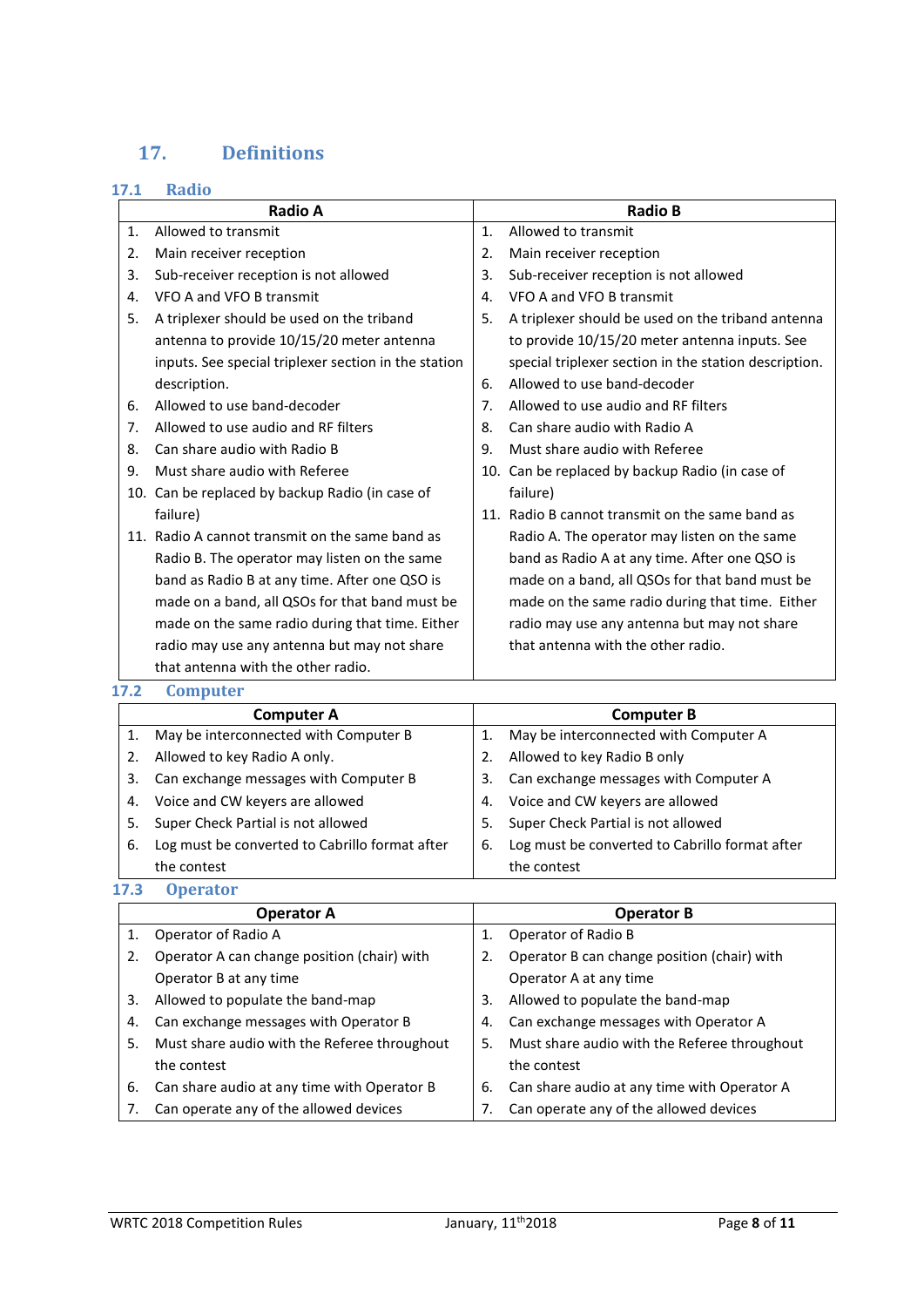## **18. Disclaimer**

In the event of force majeure or the occurrence of an event beyond control, the WRTC2018 Organizing Committee might implement changes, deletions or additions to the event and its rules. Additionally the WRTC 2018 Organizing Committee reserves the right to change the ruleset for technical, administrative or legislative reasons. These changes may be implemented upon short notice.

## **19. Conditions of entry**

By submitting an entry in the WRTC Contest the competing teams confirm that:

- 1. The rules of the contest have been read and understood and they are bound by them;
- 2. They operated within the limitations of all rules stipulated;
- 3. They agree to make the log and the audio recording, as well as photo and video material of its operation prepared by the organizer available to the general public at the sole discretion of the WRTC Organizing Committee;
- 4. All actions and decisions of the WRTC Judging Committee are official and final.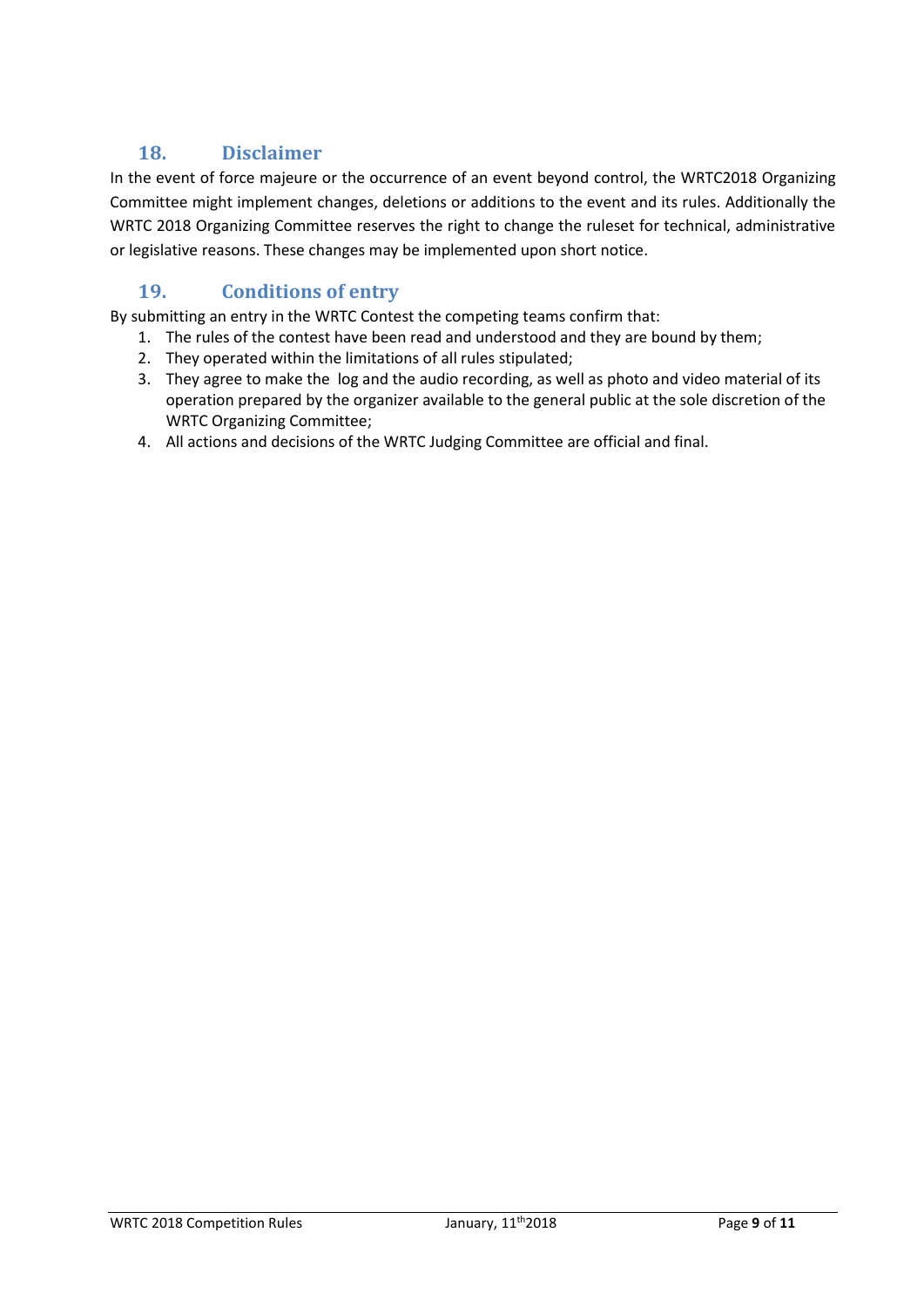## **Addendum**

## **I. Frequency allocations in Germany**

In Germany frequencies for the amateur radio service are assigned by the Bundesnetzagentur and are listed on this website:

[http://www.gesetze-im-internet.de/afuv\\_2005/anlage\\_1.html](http://www.gesetze-im-internet.de/afuv_2005/anlage_1.html)

As German laws are only written in German language, an excerpt of the relevant frequency allocations is provided here:

| <b>Frequency range</b> |  |  |
|------------------------|--|--|
| $3,500 - 3,800$ kHz    |  |  |
| 7,000 - 7,200 kHz      |  |  |
| 14,000 - 14,350 kHz    |  |  |
| 21,000 - 21,450 kHz    |  |  |
| 28,000 - 29,700 kHz    |  |  |

#### **II. IARU Region 1 band plan**

The IARU region 1 band plan is a recommendation for all radio amateurs how to use the bands, as revised at the Interim Meeting Vienna 2016, effective 01 June 2016.

The latest version can be found on the website of the IARU:

<http://www.iaru-r1.org/index.php/spectrum-and-band-plans/hf>

## **III. Poor Signal Policy**

The transmit signal quality needs to follow standard engineering practices. The judging committee reserves all measures in case of excessive bandwidth in order to stop the interference.